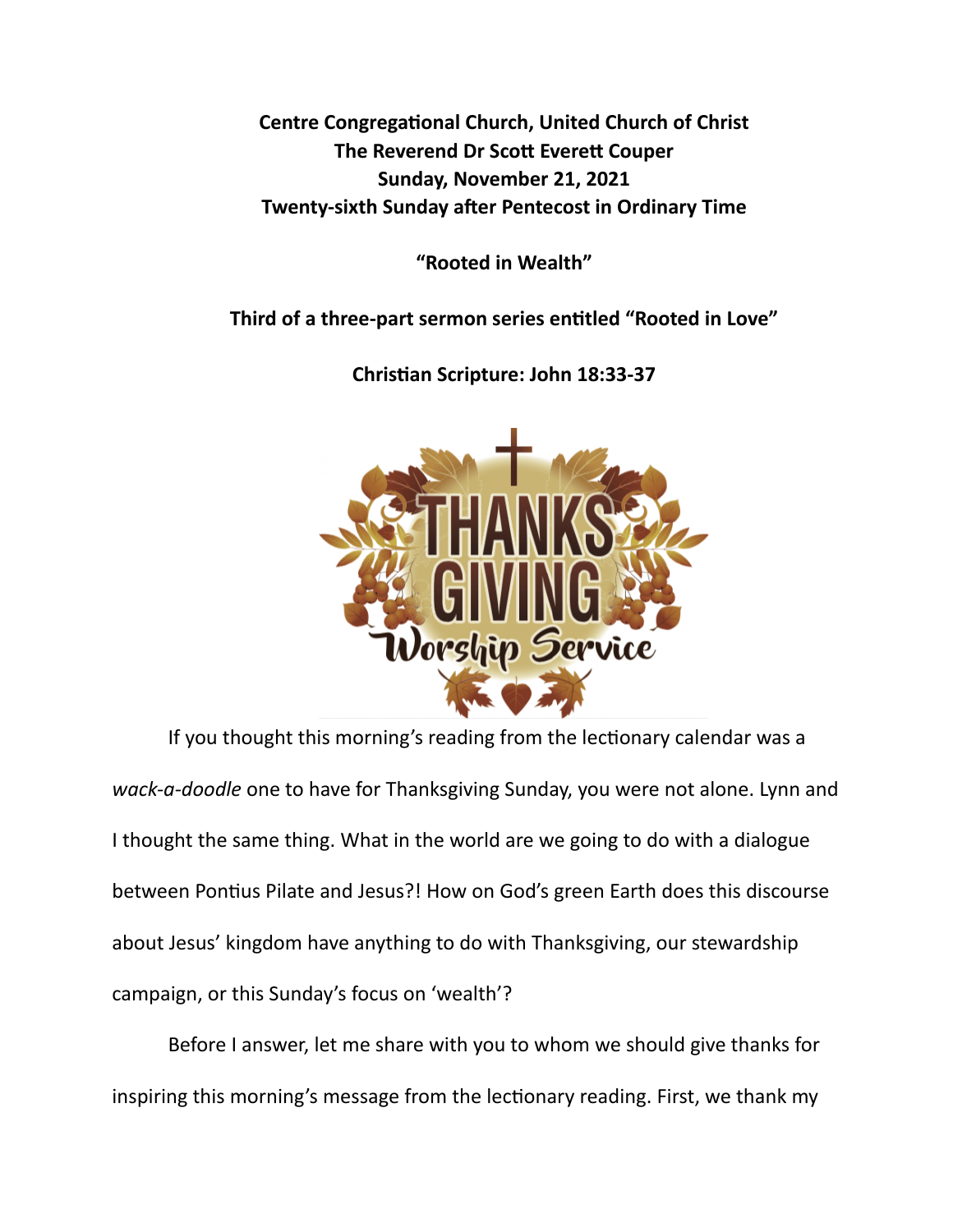brother and mentor minister, Lee Moore, who rightfully encourages me not to neglect the lectionary calendar. Using the lectionary stretches us by forcing us to grapple with texts in fresh new ways. Thank you, Lee! Next, I'd like to thank Marion Daley who once lovingly and constructively mentioned in a Pub Theology service that she would like to hear more about Jesus in our services. Ha! Here ya go, Marion! This one is all about Jesus.

Truth be told, we really do not have to do much interpretive gymnastics to glean a powerful message related to Pledge Sunday from this scripture. In the conversation Jesus had with Pilate, we hear Pilate trying to figure-out if Jesus thought he is a 'king' and by association if Jesus ruled over some 'kingdom'. Pontius Pilate was the fifth governor of the Roman province of Judaea, serving under Emperor Tiberius from 26 to 36 AD. Jesus knew that he was sparring with a representative of the Roman empire and that any misstep, or misquote, could render him dead. The Pharisees were always trying to lure Jesus into committing *blasphemy* and the Romans were keen to shoe-horn a statement of *treason* – both carried a sentence of capital punishment.

At first, Jesus evaded the question of whether he is a king but after further questioning Jesus responded with "my kingdom" to which Pilate blurted "Ah ha! Got ya! Therefore, you claim you are a king!" But Jesus slithered-out of that one by saying he may have a kingdom, but the kingdom is "not of this world…my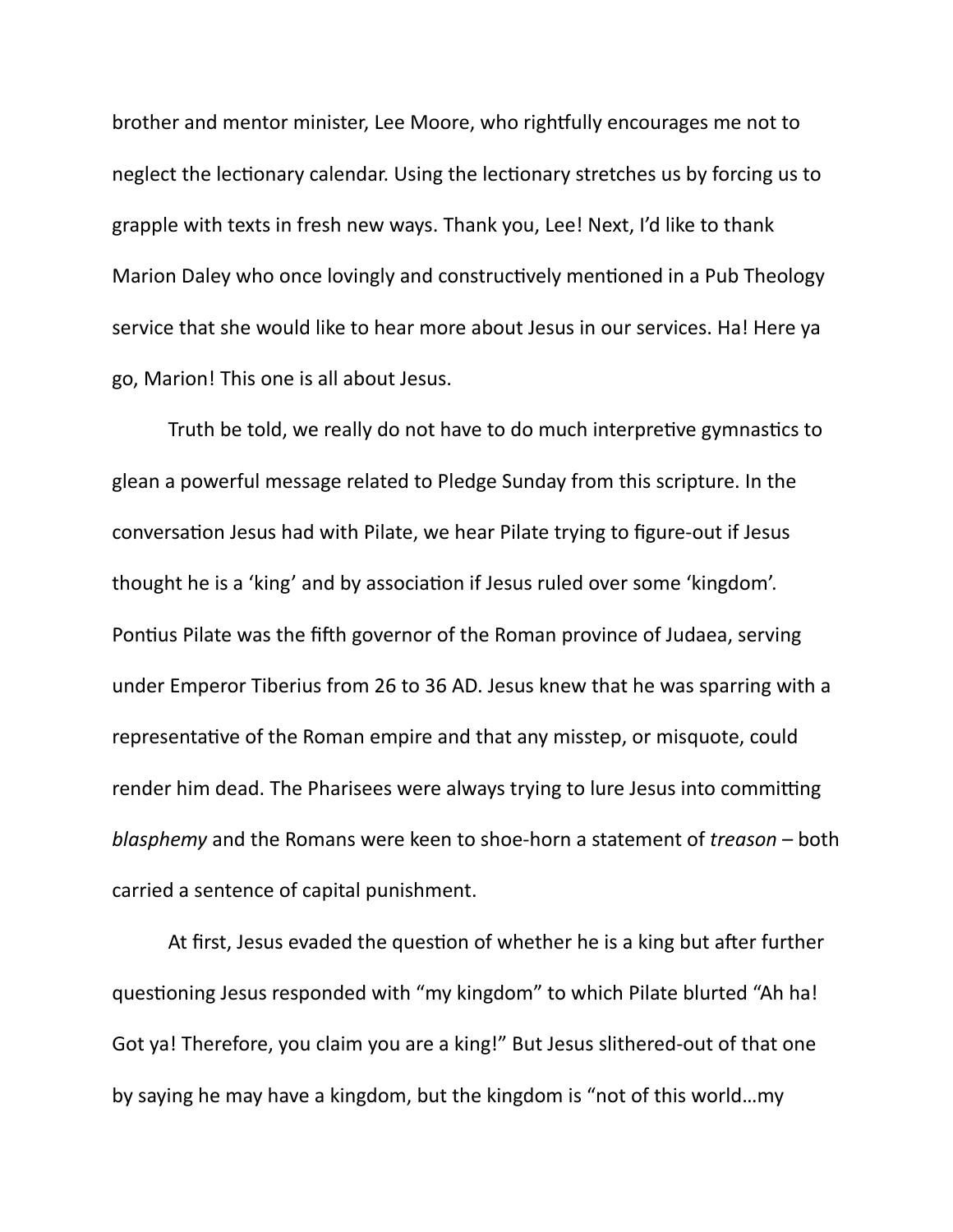kingdom is from another place". After this qualification, I think Pilate lost interest because no un-earthly kingdom was a threat to Pilate's career or to the Roman empire.

 For our Stewardship and Pledge Sunday, I'd like to focus on the concept of 'kingdom'. Kingdoms have two qualities. One, they are built and maintained with military violence and, two, their sole purpose is to amass power in the form of wealth. Wealth generates more military weaponry and more military violence amasses more wealth. This is how the Roman empire was built and this is how the United States has become the largest superpower in the world. So, there is a direct association between kingdoms and wealth.

 Jesus pointed-out that contrary to most kingdoms, his kingdom is, first, pacifist in nature. Hence, he stated "If my kingdom where of this world, my servants would fight and release me". Second, we know from other lessons Jesus taught that his kingdom is about sharing resources for the common good. Jesus' kingdom is not about amassing wealth and collecting it in storehouses. In other words, Jesus' kingdom divests its resources.

If we look at the macro-national perspective, last year (2020) the United States spent 778 billion dollars on its military. That is more than the combined military spending of the next eleven highest spending nations. That is just crazy big spending on guns and violence. That's more than China, India, Russia, United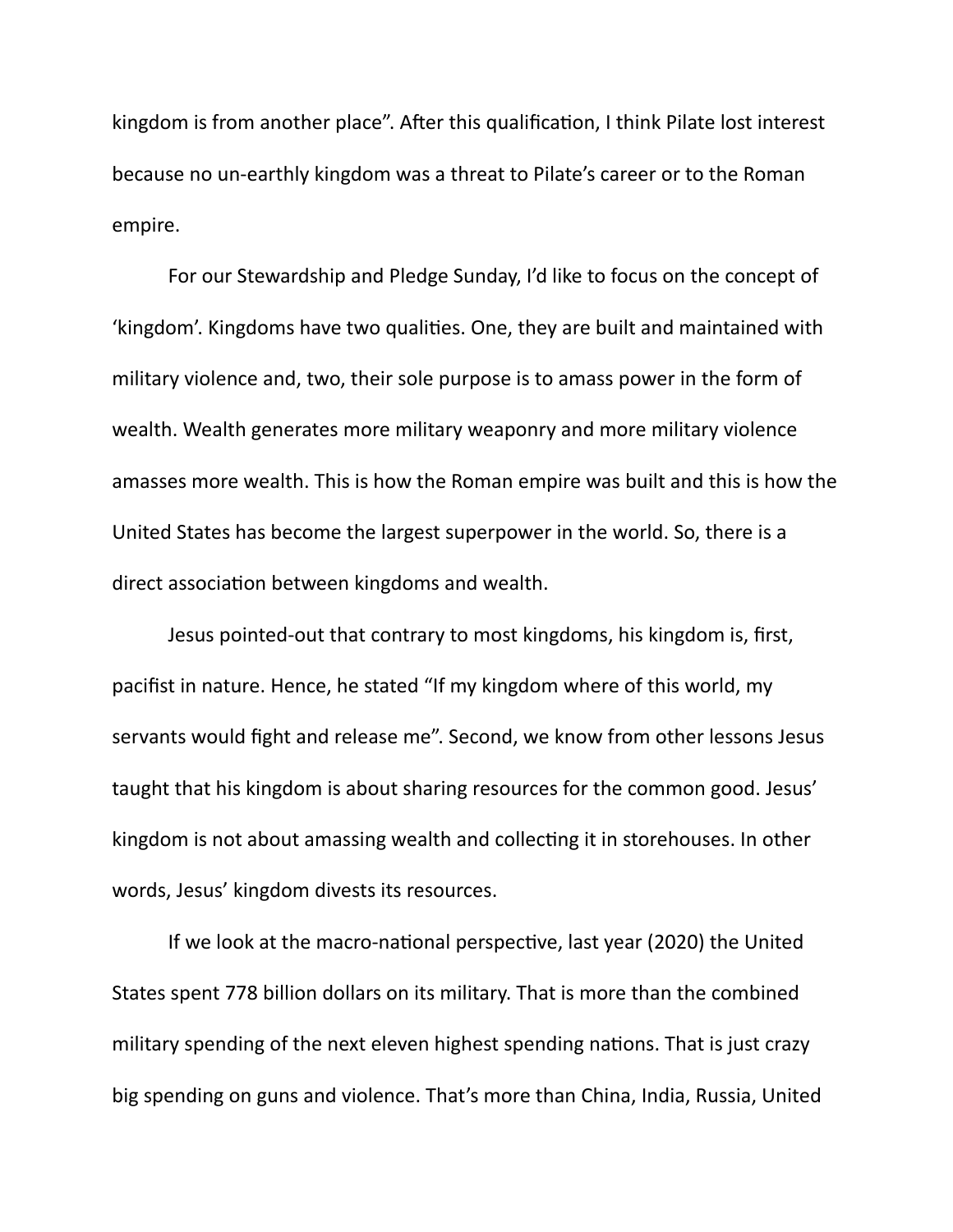<span id="page-3-3"></span><span id="page-3-2"></span>Kingdom, Saudi Arabia, Germany, France, Japan, South Korea, Italy, and Australia *combined*! If Jesus' kingdom is pacifist as he said, then the United States cannot bea Christian nation by any stretch of the imagination!<sup>[1](#page-3-0)</sup> If we look at the Build Back Better Plan, the Congressional Budget Office estimated it would add 367 billion over the next ten years to the deficit.<sup>[2](#page-3-1)</sup> That would be 37 billion dollars a year or more than twenty times less what we spend on the military per year! So, if we took one twentieth of the budget each year from our military, we would balance our budget and invest in families by providing childcare, improving education, help stop climate change and environmental destruction, replace our led pipes, and repair our bridges. Now of course I am not advocated for specific partisan legislation, I am simply comparing and contrasting investing in destruction with investing in construction. When Jesus stated, "Everyone on the side of truth listens to me", he presents our country with a choice: spend money on war or spend money on improving people's lives.

When Jesus says, "Everyone on the side of truth listens to me", he also challenges our church to choose kingdoms. Which one will be chosen - the world's or Jesus'? I believe Centre Church divests wisely. I am thankful to our Treasurer,

<span id="page-3-0"></span><sup>&</sup>lt;sup>1</sup>Peter G. Peterson Foundation, "U.S. Defense Spending Compared to Other Countries", July 9, 202[1](#page-3-2). Found at: https://www.pgpf.org/chart-archive/0053\_defense-comparison, accessed November 20, 2021.

<span id="page-3-1"></span><sup>&</sup>lt;sup>2</sup>Congregational Budget Office, "Summary of Cost Estimate for H.R. 5376, the Build Back Better Act", found at: https://www.cbo.gov/, accessed November 20, 2021.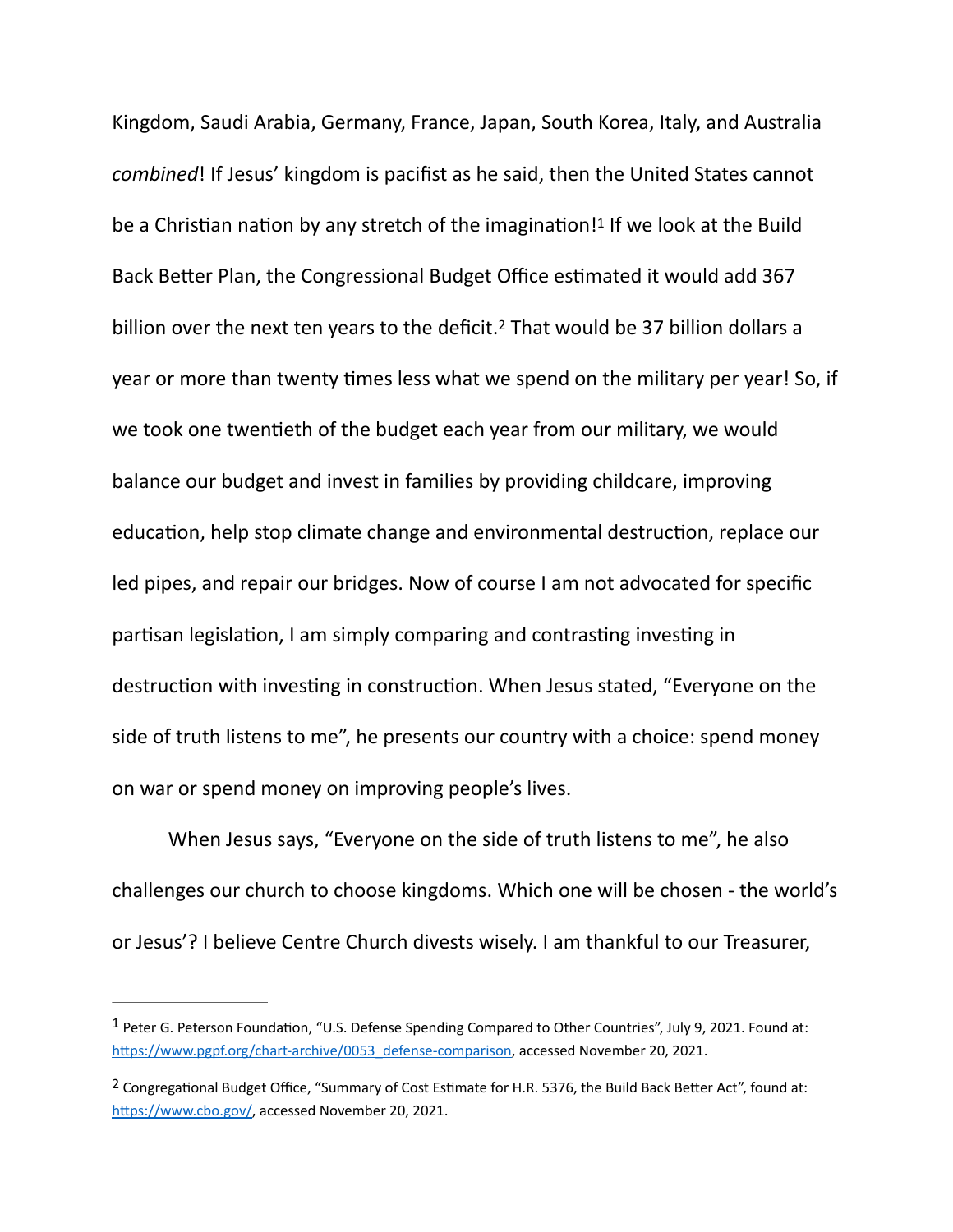Finance Committee, and Endowment Committee for the faithful stewardship of money donated to the church. They have the impossible task of meeting so many needs with limited resources. Yet, our church faithfully gives to wider church ministries like Neighbors in Need, local organizations such as Groundworks and the Help Fund, and to our local church's boards and committees so that they may be able to improve the lives of so many. Our church has almost one million dollars in its endowment. What do we do with it? Accumulate it in our storehouse? Or divest it sustainably? Or divest of it substantively to pay to replace roofs, install elevators, or pay for a Christian Education director? These are all difficult questions that only the membership of the church will have to decide after hearing recommendations from the Long-Range Planning Team and the church Council.

And what if we look at our own giving  $-$  our own wealth, no matter how little or great. If everyone on the side of truth listens to Jesus, what does that mean for the numbers you write on your pledge card? Are you on the side of truth, listening to Jesus? Am I? As people of faith, we strive to contribute 10%, a tithe, of that which God gives to us. When I give 10% of my take-home pay to the church, I give knowing that I am not giving to war and violence to which most of my tax dollars contribute. Instead, Center Church gives its divestment to the common good. Centre Church listens to Jesus. With your giving to Centre Church